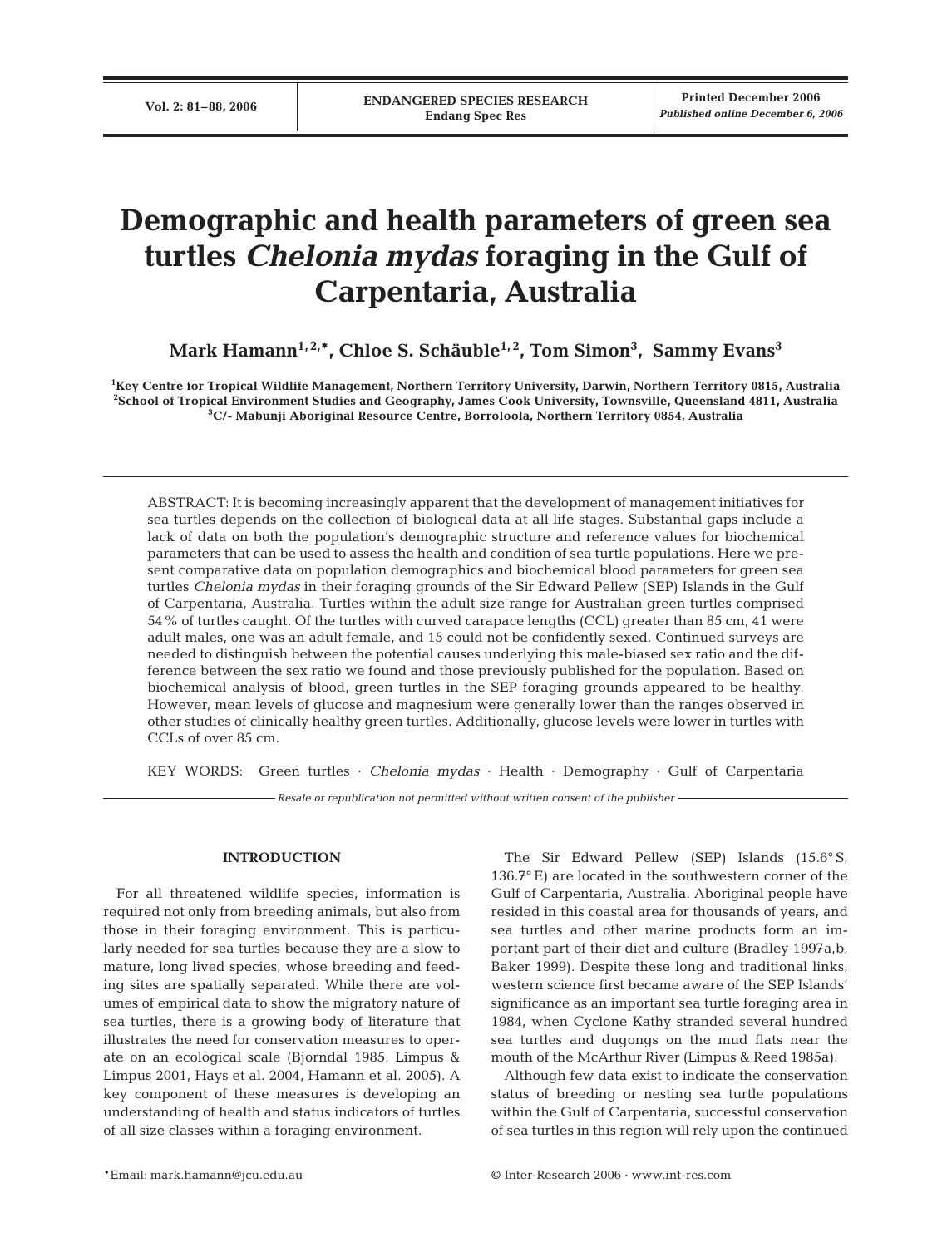collection of baseline data and collaboration with the Aboriginal people who reside along much of the coastline. While several projects conduct baseline research on local sea turtle populations in the Northern Territory, these studies tend to focus upon nesting populations (Guinea 1994, Kennett et al. 2004, Schäuble et al. in press). Hence, there is a dearth of information on the foraging grounds, in particular those in the Gulf of Carpentaria. This is particularly so in a foraging area such as the SEP Islands, where turtles are traditionally hunted as a food source, the majority of the resident turtles are from a single genetic population (McCann 2002), and concerns have been raised about possible increases in the number of sick-looking turtles caught by local people (T.S., S.E. and Steve and Archie Johnston pers. comm.). Assessing the relative importance of different foraging sites and local conservation concerns is important for establishing conservation priorities and examining long-term trends in the status of foraging

populations. For example, it may take several decades for mortality of juvenile turtles at a foraging area to feed through to a decline in nesting numbers; therefore, monitoring on foraging areas can be used as an early warning system about the health of breeding populations (Aguirre & Balazs 2000, Brenner et al. 2002, Christopher et al. 2003). Consequently, the objectives of the present investigation were to integrate closely with Aboriginal people on the issue of turtle conservation and to collect baseline data on foraging green sea turtles *Chelonia mydas* in the SEP region of the Gulf of Carpentaria with respect to population demographic and blood biochemical parameters.

# **MATERIALS AND METHODS**

**Study site and site visits.** The SEP Islands lie at the mouths of the Wearyan and McArthur Rivers, 2 large rivers that drain the Barkly Tablelands region of the Northern Territory, Australia. The SEP group is the traditional land of both the Mara and Yanyula Aboriginal people. The catchment area is predominantly rural, with cattle grazing as the main primary industry. Situated close to the mouth of the McArthur River is the town of Borroloola with a population of approximately 1000 people. The McArthur River Mine (zinc-leadsilver) runs a seaport facility nearby at Bing Bong.

We carried out 6 survey trips during 2001 and 2002 to assess local sea turtle distribution in this area. Fig. 1 and Table 1 describe the areas within the SEP Island group that we surveyed, and the relevant length of each survey is listed in Table 2. Our surveys aimed to consider as many habitat types and as broad a geo-



Fig. 1. Areas of the Sir Edward Pellew island group surveyed for foraging turtles

| Table 1. Descriptions of the areas that were searched for sea turtles during 2001 and 2002 |  |  |  |  |  |
|--------------------------------------------------------------------------------------------|--|--|--|--|--|
|--------------------------------------------------------------------------------------------|--|--|--|--|--|

| Area                      | Descriptions                                                                                     | Habitat type                        |
|---------------------------|--------------------------------------------------------------------------------------------------|-------------------------------------|
| Vanderlin Island          | Entire western coastline from Cape<br>Vanderlin to Clarkson Point                                | Reef, mangrove and seagrass         |
| Southwest Island          | Entire northern coastline                                                                        | Rocky reefs and seagrass            |
| Centre Island             | Entire western coastline                                                                         | Rocky reefs, mangroves and seagrass |
| <b>Black Craggy</b>       | Around the entire island                                                                         | Rocky and coral reefs               |
| West Island (east coast)  | From to the NE corner south to Tom Simon's<br>outstation (close to the north of Crocodile Point) | Rocky reefs, mangroves and seagrass |
| West Island (west coast)  | From Crocodile Point sand bar north to the<br>NW corner of West Island                           | Rocky reefs, mangroves and seagrass |
| West Island (north coast) | From Manbung (turtle nesting beach) to the<br>NE corner of the island                            | Rocky and coral reefs               |
| Mainland west             | From the SW coast of Southwest Island<br>along the coast west to Bing Bong                       | Mangroves and seagrass              |
| Mainland east             | Approximately 5 km east from the<br>McArthur River mouth                                         | Mangroves and seagrass              |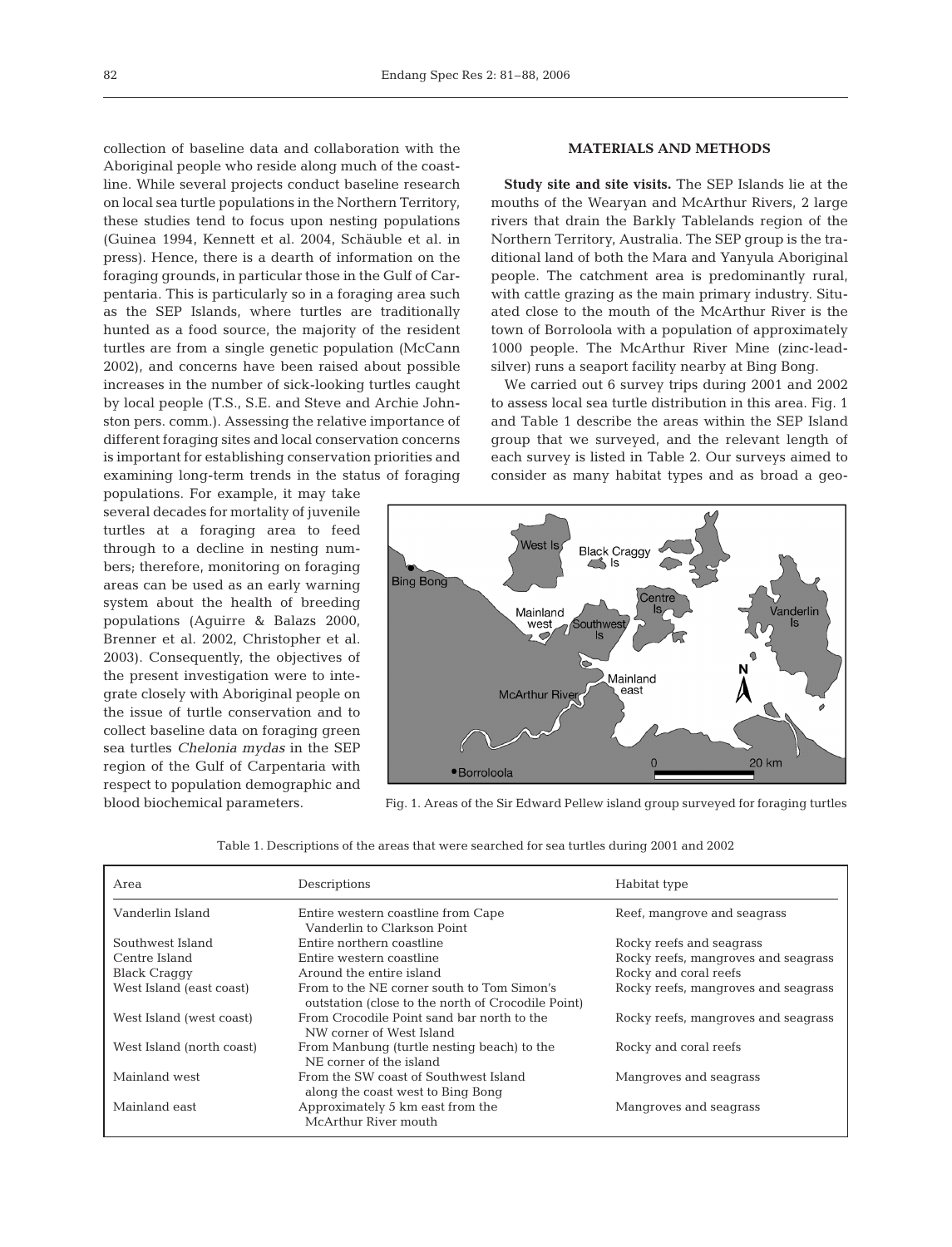| Location                        | Total sighted<br>but not caught | Total sighted<br>then caught | survey length<br>(d) | Abundance per<br>hour of searching |  |
|---------------------------------|---------------------------------|------------------------------|----------------------|------------------------------------|--|
| Vanderlin Island                |                                 |                              |                      |                                    |  |
| Southwest Island                |                                 |                              |                      | 0.03                               |  |
| Centre Island                   |                                 |                              |                      |                                    |  |
| Black Craggy Island             | 16                              |                              |                      | 0.08                               |  |
| West Island (east coast)        |                                 |                              |                      |                                    |  |
| West Island (west coast)        |                                 |                              |                      |                                    |  |
| West Island (north coast)       | 28                              | 102                          | Ι3                   |                                    |  |
| Mainland west of McArthur River |                                 |                              |                      |                                    |  |
| Mainland east of McArthur River |                                 |                              |                      |                                    |  |

Table 2. *Chelonia mydas.* Sightings and captures of foraging green turtles in the Sir Edward Pellew (SEP) Islands. In each case, areas were searched for 5 to 7 h  $d^{-1}$ 

graphic range as possible. The local Aboriginal names for the main islands visited are as follows: Mammathumburru (West Island), Wathungka (Southwest Island), Jimmimila (Black Craggy) and Yuguie (Vanderlin Island) (Bradley 1997b).

**Search methods.** We utilised either a front steer 4.4 m aluminium hull boat or a 5 m aluminium rear steer boat to search for turtles. In either case, at least 2 experienced observers were at the front of the boat to locate turtles, one searching on each side of the boat. Search transects were carried out by conducting a weaving path in and out from the shallowest navigational waters (approximately 60 cm deep) to the deep waters (>5 m), where it was not possible to clearly see the bottom. For each catching day we spent between 5 and 7 h actively searching for turtles. Search methodology followed closely that used by researchers in Queensland (Limpus & Reed 1985b, Limpus et al. 1994a,b), in that if a turtle was seen, it was chased until it was either captured or lost. Chase and capture selections were made without regard to the size or location of the turtle. In all areas except the northern coast of West Island, we recorded details of the approximate size (juvenile, subadult or adult sized) and species of all turtles that were seen but not captured. All turtles that were not captured were lost after a chase.

**Turtle capture and sample collection.** All turtles were captured by rodeo methods (Limpus & Reed 1985b). Briefly, once a turtle was sighted, it was chased, captured by hand and then brought aboard the boat for processing. Each turtle was tagged with 2 titanium flipper tags and had its curved carapace length (CCL) measured. Tags were applied to the proximal front flipper tagging location as per Limpus (1992). Turtles with CCLs of less than 85 cm were assumed to be immature (Limpus et al. 1994a). Turtles with CCLs above 85 cm may be either large immatures or adults. Maturity and sex for these individuals can only be reliably assessed morphologically for adult

males (tails longer than 25 cm from the carapace indicate adult males) (Limpus & Reed 1985b, Limpus et al. 1994a). We measured tail length from the carapace on almost all large turtles. Turtles were examined for external signs fibropapilloma disease, parasites and high loads of epibionts (Limpus et al. 1994a).

**Blood sample collection.** During the trip to West Island in April 2002, blood samples were taken from 35 of the 107 green turtles caught to allow a health study (using biochemical analyses). Sampling was restricted to West Island because on this April 2002 trip no turtles were caught at the other sites. Samples were collected from 14 turtles with a CCL less than 85 cm and from 21 turtles greater than 85 cm. From each turtle, a 4 ml blood sample was collected from the dorsal cervical sinus (Owens & Ruiz 1980, Limpus 1985). Blood samples were transferred to sodium citrate-coated vials and kept cool for up to 4 h prior to being centrifugation at 6500 rpm  $(1000 \times g)$  for 5 min to separate out the plasma. Plasma samples were stored in liquid nitrogen until processing. Plasma aliquots were sent to the Northern Territory Department of Primary Industry and Fisheries, Berrimah Veterinary Laboratories, for biochemical parameter analysis using commercial kits; creatinine, glucose, ALT, AST, creatine phosphokinase, protein, calcium, phosphorus and total serum iron (Roche Diagnostics), albumin and magnesium (Trace Scientific), urea and uric acid (Randox Laboratories) were determined following the methods of Whiting (2002). Test parameters were selected based on routine animal health screens that are run for reptiles by the Berrimah Veterinary Laboratories, and those used by Bolten & Bjorndal (1992) and Hasbun et al. (1998).

**Statistics.** Group means are reported as mean ± standard deviation. All statistical tests were carried out using SPSS. Where the data failed to meet the assumptions of parametric statistics, groups were analysed using Mann-Whitney and Kruskal-Wallis tests. Significance was accepted at  $p < 0.05$ .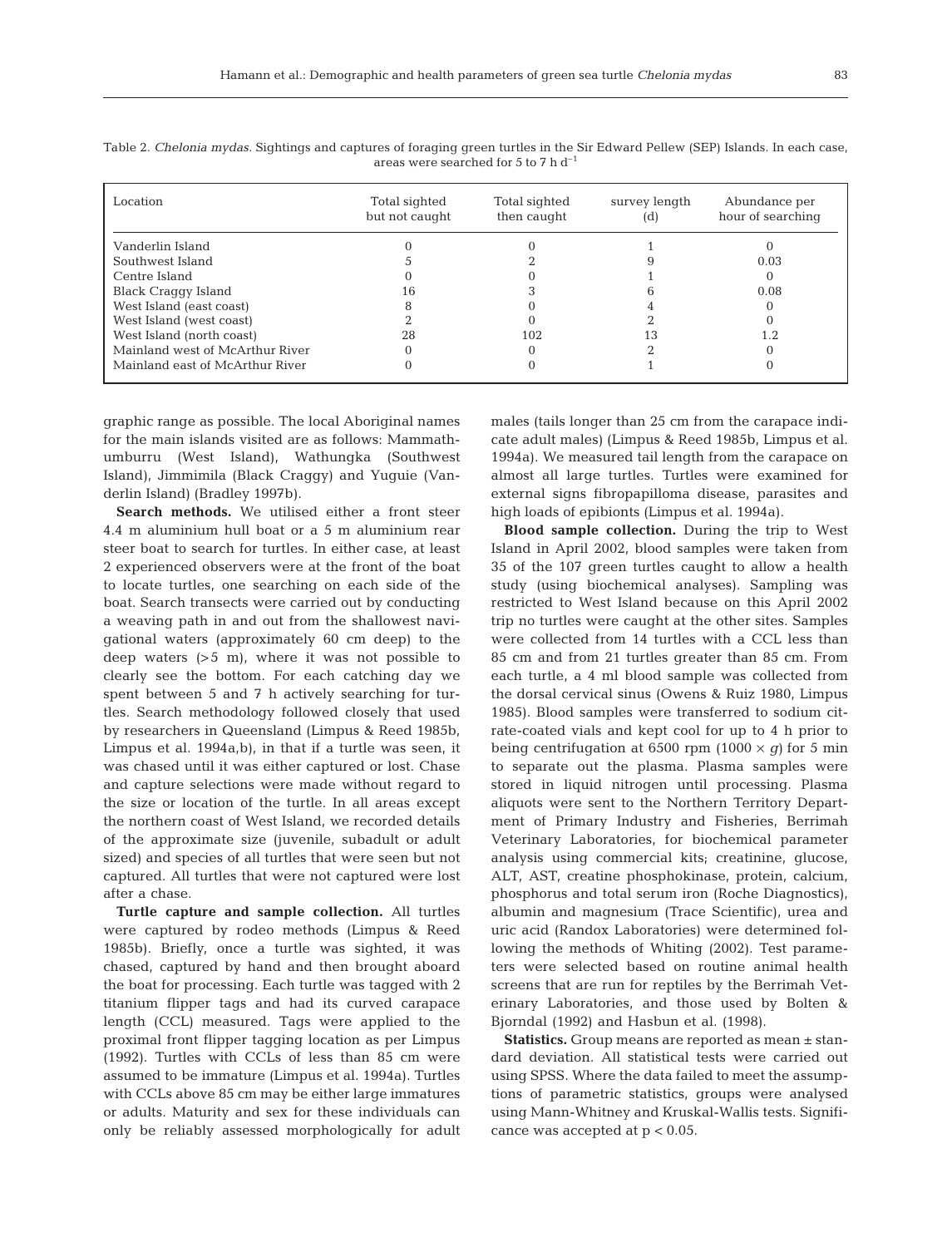#### **RESULTS**

Green turtle sightings and captures differed significantly between individual areas within the SEP region (Table 2). Specifically, the highest abundance per search effort occurred around the rocky/coral reef areas, and predominantly on the reefs of the northern coastline of West Island (Table 2). Poor water clarity frequently reduced turtle sightings and captures. We were most successful during the months of October and April, rather than July to September, because there was less wind to stir up sediments. Water on the northern reefs of West Island tended to be clearest on a falling tide. Overall, we saw 188 turtles and caught 107. Only 2 turtles were caught more than once, and both were recaptured within 100 m of their initial capture site. Blood samples were only collected from these turtles at one capture time.

Of the 42 adult turtles that could be reliably assessed for sex and maturity based on CCL and tail length, 41 (98%) were adult males. This difference is significantly different to a 1:1 ratio (chi square with Yates correction  $c^2$  = 18.11; p < 0.001). One of these males had a CCL of only 82.9 cm but was classed as an adult male because of his very large 35.5 cm tail. The only morphologically confirmed adult female caught was an individual initially tagged by the Queensland Parks and Wildlife Service's Queensland Turtle Research Project in the southern Great Barrier Reef (primary tag number T32557, CCL 113.5 cm). She had been first tagged in

1987 while nesting at Northwest Island, Queensland. This was the only turtle caught with tags from a study other than our own.

In addition to the turtles whose morphology clearly indicated their sex and adulthood, we captured one large individual (CCL 85.6 cm) with a tail length (22 cm) and differentiation that suggested masculinity but was not sufficient large to confirm maturity, 15 individuals of unknown sex and maturity with CCLs of between 89.9 and 105.9 cm, and 49 juvenile or subadult turtles with CCLs of less than 85 cm. Blood samples were taken from 15 of the adult males (tails longer than 25 cm), 8 large turtles of unknown sex and maturity (CCL  $> 85$  cm), the large male of unknown maturity, and 20 individuals of less than 85 cm CCL. A histogram of the CCL distribution of the green turtles caught is given in Fig. 2.

In addition to the green turtles listed above, 3 immature hawksbill turtles *Eretmochelys imbricata* were caught and tagged on the northern reef of West Island (CCLs 36.2, 37.3, and 56.5 cm). No turtles of either species were observed to have external signs of fibropapilloma disease or other indicators of poor health or condition such as high epibiont loads, parasites or anorexia.

#### **Blood biochemical assays**

Results for the biochemical analyses are presented in Table 3. Biochemical analyses for 8 samples could not be completed across all parameters due to limited volume or sample haemolysis.

Glucose was the only biochemical parameter to show a significant difference (Mann-Whitney  $U = 73.50$ ,  $p =$ 0.036) between large turtles (CCL  $\geq$  85 cm) and small turtles (CCL < 85 cm) with glucose levels higher in small subadult turtles (Table 3).

There were significant differences among the 3 sample groups (Table 3) for albumin (Kruskal-Wallis  $c^2$  = 6.70, p = 0.035), globulin (Kruskal-Wallis  $c^2 = 6.66$ , p = 0.036), albumin:qlobulin ratio (Kruskal-Wallis  $c^2$  = 10.37, p = 0.006), and uric acid (Kruskal-Wallis  $c^2$  = 6.28,  $p = 0.043$ .

Based on the observation of mean ranks, males had lower albumin levels than both adult sized turtles with short tails and subadults. Adult sized turtles with short



Fig. 2. *Chelonia mydas.* Curved carapace length (CCL) distribution of the green turtles caught in the Sir Edward Pellew Islands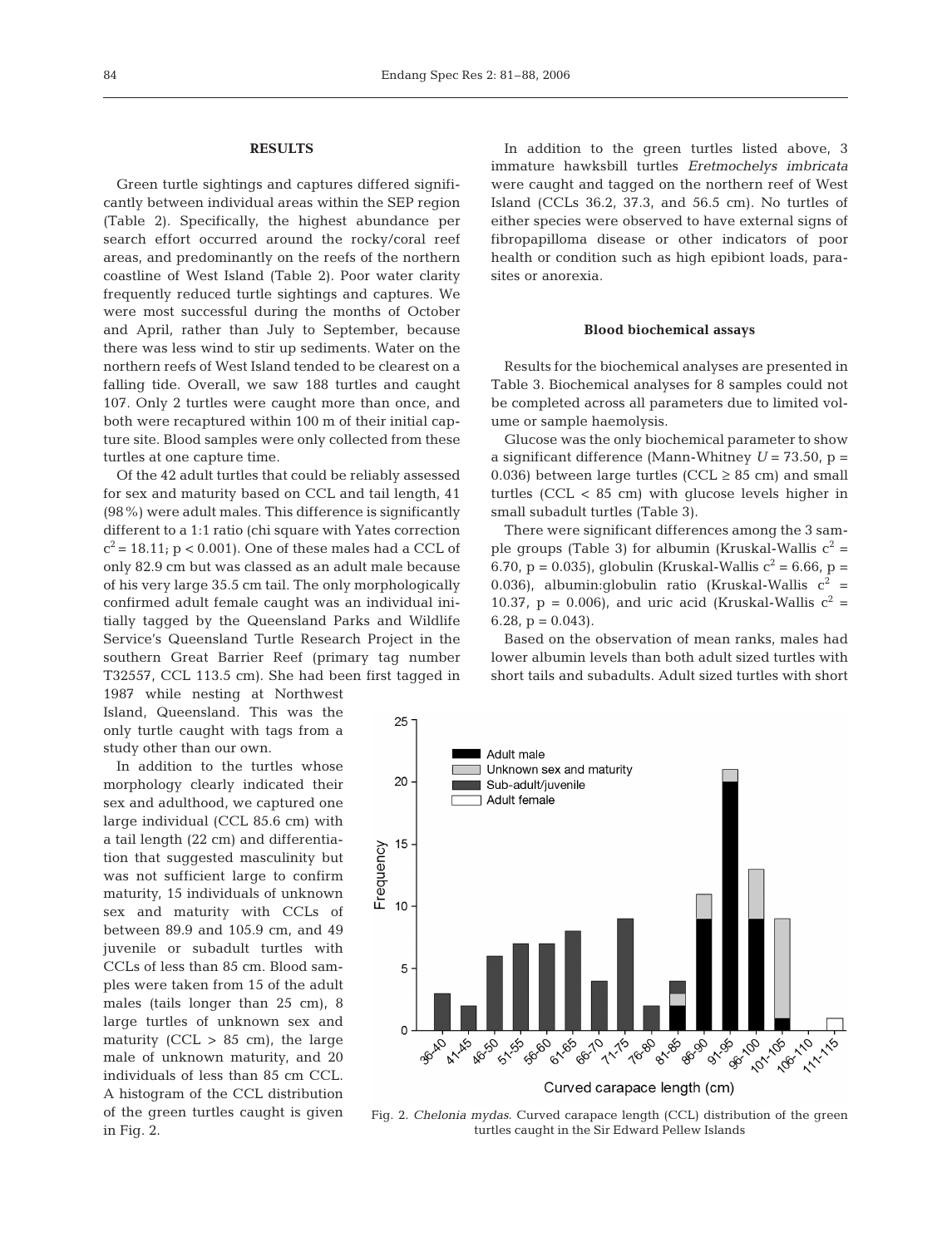| Table 3. <i>Chelonia mydas.</i> Biochemical assays of blood samples from green turtles in the Sir Edward Pellew (SEP) Islands. |
|--------------------------------------------------------------------------------------------------------------------------------|
| $CCL$ = curved carapace length, SD = standard deviation, N = sample size, ALT = alanine aminotransferase, AST = aspartate      |
| aminotransferase. NB: The 82.9 cm male with a 35.5 cm tail has been included in the subadult category                          |

| Parameter                               | All samples |           |                                     |        | $-$ CCL < 85 cm (subadults) $-$ |        |                                                  |         |        |    |
|-----------------------------------------|-------------|-----------|-------------------------------------|--------|---------------------------------|--------|--------------------------------------------------|---------|--------|----|
|                                         | Mean        | <b>SD</b> | Max                                 | Min    | $\mathbf N$                     | Mean   | <b>SD</b>                                        | Max     | Min    | N  |
| Creatinine ( $\mu$ mol $l^{-1}$ )       | 25.20       | 7.33      | 45.90                               | 11.50  | 27                              | 22.03  | 3.66                                             | 27.80   | 15.80  | 10 |
| Urea (mmol $l^{-1}$ )                   | 1.14        | 0.79      | 3.60                                | 0.10   | 35                              | 0.94   | 0.75                                             | 2.30    | 0.20   | 14 |
| Glucose (mmol $l^{-1}$ )                | 1.61        | 0.89      | 3.00                                | 0.00   | 33                              | 1.94   | 0.79                                             | 3.00    | 0.50   | 14 |
| ALT $(U l^{-1})$                        | 10.00       | 8.51      | 32.00                               | 0.00   | 27                              | 9.30   | 8.98                                             | 32.00   | 0.00   | 10 |
| AST $(U l^{-1})$                        | 191.33      | 102.14    | 473.00                              | 34.00  | 27                              | 177.00 | 83.42                                            | 310.00  | 34.00  | 10 |
| Creatine phosphokinase $(Ul^{-1})$      | 808.08      | 475.19    | 1770.00                             | 142.00 | 24                              | 997.44 | 543.84                                           | 1770.00 | 142.00 | 9  |
| Protein $(q l^{-1})$                    | 37.98       | 13.05     | 66.70                               | 5.40   | 35                              | 39.94  | 14.93                                            | 66.70   | 5.40   | 14 |
| Albumin (q $l^{-1}$ )                   | 16.56       | 6.13      | 29.10                               | 3.20   | 24                              | 18.31  | 7.11                                             | 29.10   | 3.20   | 9  |
| Globulin (q $l^{-1}$ )                  | 17.36       | 4.14      | 24.40                               | 7.80   | 24                              | 18.40  | 2.82                                             | 21.40   | 13.70  | 9  |
| Albumin/qlobulin ratio                  | 1.03        | 0.49      | 2.40                                | 0.40   | 24                              | 1.04   | 0.36                                             | 1.60    | 0.50   | 9  |
| Calcium (mmol $l^{-1}$ )                | 1.89        | 0.49      | 2.73                                | 0.81   | 28                              | 2.12   | 0.39                                             | 2.72    | 1.43   | 11 |
| Phosphorus (mmol $l^{-1}$ )             | 1.69        | 0.54      | 3.53                                | 0.58   | 28                              | 1.51   | 0.40                                             | 2.02    | 0.58   | 11 |
| Magnesium (mmol $l^{-1}$ )              | 4.06        | 1.81      | 9.70                                | 1.57   | 27                              | 4.08   | 2.10                                             | 9.70    | 1.57   | 10 |
| Total serum iron ( $\mu$ mol $l^{-1}$ ) | 6.99        | 2.96      | 14.20                               | 2.20   | 28                              | 6.51   | 3.34                                             | 12.30   | 2.20   | 11 |
| Uric acid ( $\mu$ mol $l^{-1}$ )        | 52.90       | 32.96     | 148.00                              | 8.80   | 27                              | 52.18  | 32.13                                            | 116.00  | 8.80   | 10 |
|                                         |             |           | $CCL \ge 85$ cm + tail < 25 cm -    |        |                                 |        |                                                  |         |        |    |
|                                         |             |           | (adult females and large immatures) |        |                                 |        | $-CCL \ge 85$ cm + tail > 25 cm<br>(adult males) |         |        |    |
|                                         |             |           |                                     |        |                                 |        |                                                  |         |        |    |
| Creatinine (umol $l^{-1}$ )             | 30.20       | 11.39     | 45.90                               | 19.90  | $\overline{4}$                  | 26.10  | 7.51                                             | 40.50   | 11.50  | 13 |
| Urea (mmol $l^{-1}$ )                   | 1.47        | 0.51      | 2.20                                | 0.60   | 7                               | 1.17   | 0.92                                             | 3.60    | 0.10   | 14 |
| Glucose (mmol $l^{-1}$ )                | 1.38        | 0.98      | 2.80                                | 0.30   | 5                               | 1.37   | 0.91                                             | 2.90    | 0.00   | 14 |
| $ALT (U l^{-1})$                        | 14.75       | 13.89     | 30.00                               | 2.00   | $\overline{4}$                  | 9.08   | 6.28                                             | 23.00   | 1.00   | 13 |
| AST $(U l^{-1})$                        | 236.25      | 163.42    | 473.00                              | 123.00 | $\overline{4}$                  | 188.54 | 99.29                                            | 443.00  | 65.00  | 13 |
| Creatine phosphokinase $(Ul^{-1})$      | 563.50      | 275.81    | 873.00                              | 261.00 | $\overline{4}$                  | 742.09 | 446.01                                           | 1671.00 | 406.00 | 11 |
| Protein $(q l^{-1})$                    | 41.60       | 13.89     | 64.00                               | 21.50  | 7                               | 34.21  | 10.36                                            | 64.00   | 19.00  | 14 |
| Albumin $(q l^{-1})$                    | 21.70       | 7.44      | 28.40                               | 13.70  | 3                               | 13.96  | 3.83                                             | 20.10   | 9.00   | 12 |
| Globulin $(q l^{-1})$                   | 10.67       | 2.49      | 12.30                               | 7.80   | 3                               | 18.26  | 3.86                                             | 24.40   | 9.90   | 12 |
| Albumin/qlobulin ratio                  | 2.03        | 0.32      | 2.40                                | 1.80   | 3                               | 0.77   | 0.21                                             | 1.10    | 0.40   | 12 |
| Calcium (mmol $l^{-1}$ )                | 1.81        | 0.55      | 2.16                                | 1.00   | $\overline{4}$                  | 1.73   | 0.51                                             | 2.73    | 0.81   | 13 |
| Phosphorus (mmol $l^{-1}$ )             | 1.67        | 0.24      | 1.99                                | 1.43   | 4                               | 1.84   | 0.67                                             | 3.53    | 0.88   | 13 |
| Magnesium (mmol $l^{-1}$ )              | 3.43        | 0.25      | 3.75                                | 3.22   | $\overline{4}$                  | 4.24   | 1.90                                             | 9.10    | 2.72   | 13 |
| Total serum iron ( $\mu$ mol $l^{-1}$ ) | 7.20        | 2.70      | 10.50                               | 3.90   | 4                               | 7.32   | 2.87                                             | 14.20   | 4.40   | 13 |
| Uric acid ( $\mu$ mol $l^{-1}$ )        | 96.25       | 44.80     | 148.00                              | 44.00  | 4                               | 40.12  | 16.55                                            | 73.00   | 20.00  | 13 |

tails had lower globulin levels than males and subadults. Males had a lower albumin:globulin ratio than adult sized turtles with short tails and sub adults. Adult sized turtles with short tails had higher uric acid levels than males and subadults.

### **DISCUSSION**

Biological data collection and management actions for threatened species of marine wildlife need to be spread over spatial and temporal scales that complement the species' ecological scale. (Bjorndal 1985, Limpus & Limpus 2001, Hays et al. 2004, Hamann et al. 2005). Yet for a variety of reasons, despite the recognised need, basic demographic and/or baseline health data are not available for many populations throughout the world, including threatened populations of the green turtle

*Chelonia mydas*. The collection and monitoring of information on population characteristics for threatened species such as demographic characteristics, health, and condition will aid species conservation, because it will increase the ability to make timely management decisions at necessary spatial and temporal scales.

Genetic studies have determined that the *Chelonia mydas* foraging in the SEP Islands are predominately derived from the Gulf of Carpentaria genetic population (McCann 2002). This population has nesting rookeries spread from the western coast of Cape York to northeast Arhnem Land with the main nesting areas occurring in the Wellesley Island group, Vanderlin Island, northeast Arhnem Land and Groote Eylandt (Limpus & Chatto 2004, Hamann et al. in press). Our study represents the only study on foraging area population dynamics and health for this green turtle population.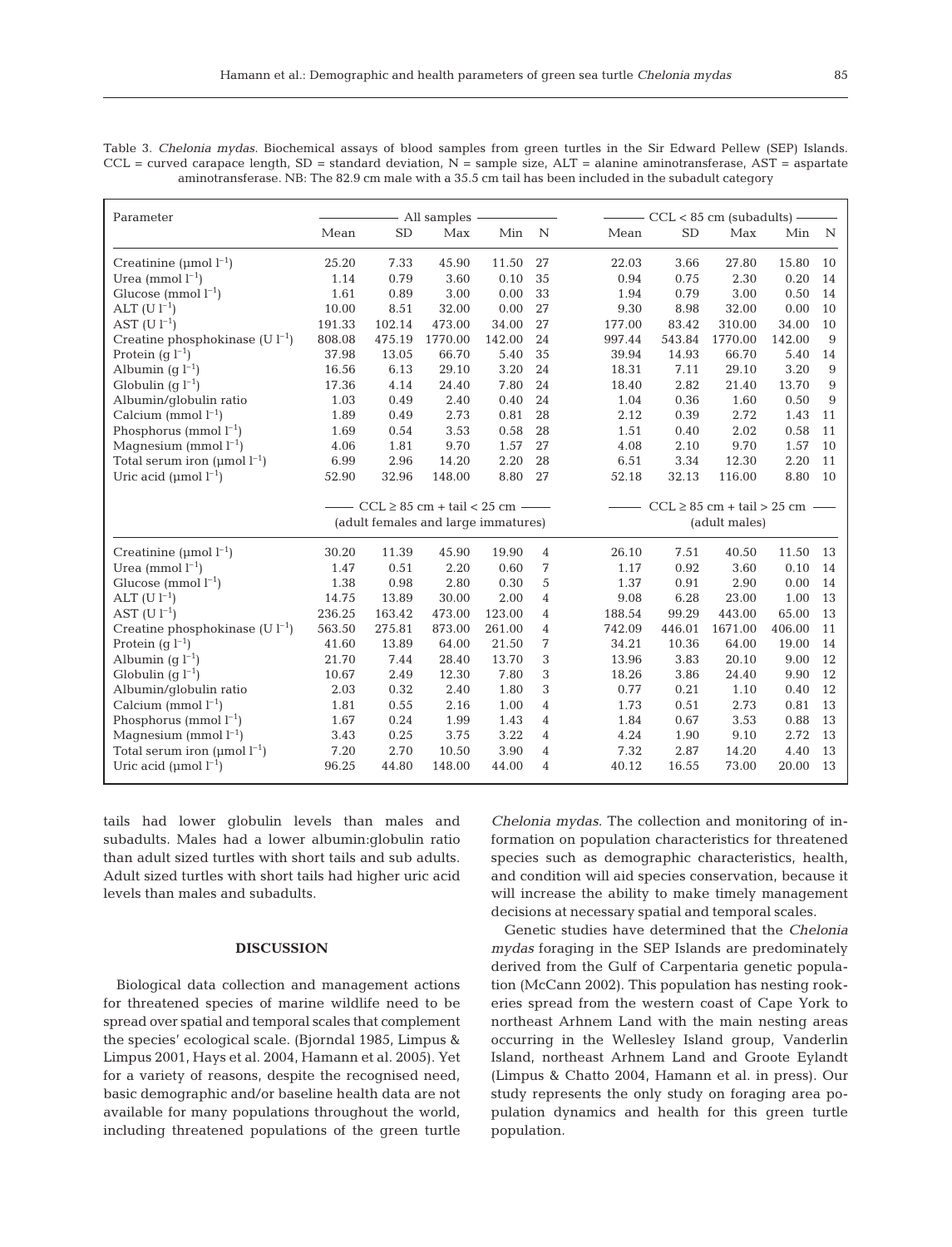## **Size distribution**

A determination of the size class distribution of turtles foraging in a particular area can provide insight into the local and regional population dynamics of the species and assist with assignments of status. For example, it has been suggested that one of the reasons the Tortuegero *Chelonia mydas* population has not declined to the same extent as many other Caribbean green turtle populations, despite high harvest rates, is because there were large numbers of turtles in all age classes in the foraging areas (Bjorndal 1985, Bjorndal et al. 1999). In our study we found a similar size class distribution in the SEP Islands to that reported for *C. mydas* from Heron Reef in Queensland (Limpus & Reed 1985b). However, the distribution was different to that found in Fog Bay in the Northern Territory (Whiting 2002) and Moreton Bay in Queensland (Limpus et al. 1994a). Both of these latter sites had high numbers of immature turtles and few adults. However, size class distribution of *C. mydas* in foraging areas has been found to differ between sites and is presumably dependent on a combination of ontogenetic shifts in food and/or habitat requirements as well as the level or selectivity by size of use (Limpus et al. 1994a). Although we did not record any recently recruited *C. mydas*, the minimum size of juvenile green turtles in our study is similar to that of juvenile *C. mydas* from other populations when they arrive at foraging areas (Limpus et al. 2004a, 2005).

## **Sex ratio**

The adult sex ratio of *Chelonia mydas* caught in this study appears to be significantly male biased. Fortyone adult males were caught compared with only one confirmed adult female turtle. We also caught 15 large individuals that could not be sexed with confidence. However, even if these individuals were all adult females, the male bias would still be strong. In contrast, Limpus & Reed (1985a) observed a bias towards larger individuals that were not adult males when they surveyed *C. mydas* stranded on the mud flats between the mouths of the McArthur and the Wearyan Rivers (an area of the mainland in close proximity to the SEP Islands) in the aftermath of Cyclone Kathy in 1984. If the stranded turtles represent a sexually unbiased sample of the offshore population (Limpus & Reed 1985a), this might suggest several things and disaggregating between possibilities will require future surveys in the SEP Islands area.

First, the differences between our data and that of Limpus & Reed (1985a) could reflect fine-scale, local variation in sex ratio, modest sample sizes or sampling bias.

There was no reason to suspect that our sampling methods were biased towards male captures, as the techniques were the same as Queensland studies where sex ratios are usually found to be female biased or 1:1 (Limpus & Reed 1985b, Limpus et al. 1994a). Neither was the male bias caused by return of males from breeding grounds prior to return of females. Most of our sampling took place at times of non-breeding or low breeding intensity in the region (Bustard 1972, Limpus et al. 1984, Hope & Smit 1998, Hamann et al. in press). Additionally, no courtship was observed and extensive and/or fresh courtship damage would be expected on adult males who had recently bred and/or migrated back from breeding grounds; this was not observed, however.

Second, fine-scale local variation in sex ratio between our data and that of Limpus & Reed (1985a) could reflect sampling habitat. While we caught most of our turtles on the northern reefs of West Island, Limpus & Reed (1985a) reported data from turtles that stranded in the mangroves adjacent to the McArthur River mouth. While sex ratio has been found to be independent of size class for *Chelonia mydas* at Heron Island, Moreton Bay and Shoalwater Bay in Queensland (Limpus & Reed 1985b), size-related differences have been found in Fog Bay and Torres Strait (Whiting 2002, Hamann et al. 2005). In these two latter studies, populations were substantially biased towards juvenile turtles, and the authors speculated that larger turtles were occupying deeper water habitats, and were thus only occasionally seen on reef flats. The question of sample size adequacy will be best answered through additional studies in the SEP Islands. Studies incorporating laparoscopic sexing and maturity analysis of turtles will be particularly valuable. Given the serious apparent lack of adult females in the population, and relevant interactions with indigenous natural resource management actions and hunting practices, additional survey and monitoring of the population is strongly encouraged.

#### **Blood biochemical assays**

Whiting (2002) found that clinically sick green turtles from Fog Bay in the Northern Territory, Australia, had elevated urea and AST levels and reduced calcium  $(n = 3$  individuals). Clinically sick hawksbill turtles  $(n = 1)$ 3) from the same study had elevated potassium, urea and creatine kinase levels. Heavy parasite loads were suggested as a possible cause of these differences in blood biochemistry. In contrast, we found no strong evidence from blood analyses that individual *Chelonia mydas* caught in the SEP Islands were clinically stressed or unhealthy. Mean values for all blood parameters except glucose and magnesium fell within ranges observed for clinically normal/healthy individ-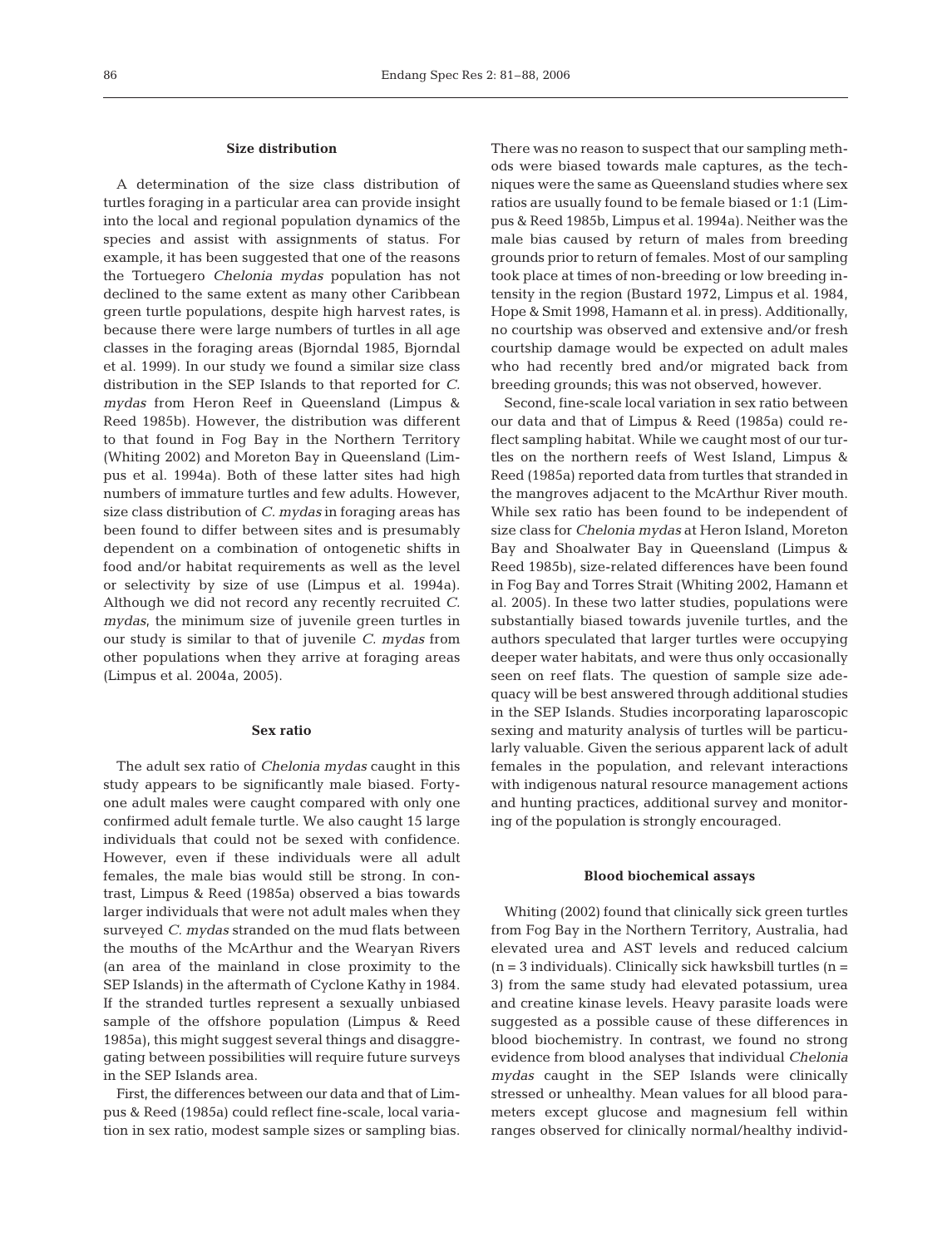87

uals of this species at other locations (Bolten & Bjorndal 1992, Hasbun et al. 1998, Aguirre & Balazs 2000, Whiting 2002, Jacobson et al. 2004).

Glucose levels were significantly lower in larger turtles than those with CCLs of less than 85 cm, and overall mean glucose levels tended to be lower than reported in previous studies (Bolten & Bjorndal 1992, Hasbun et al. 1998, Aguirre & Balazs 2000, Whiting 2002, Jacobson et al. 2004). This could reflect ontogenetic and geographical differences in diet and/or digestive efficiency. Magnesium levels were higher than those observed by Whiting (2002) across all size classes. Urea levels were within the range observed by Whiting (2002) for turtles from Fog Bay, but lay at the low end of the spectrum. The generally lower urea levels may indicate lower dietary protein levels for the SEP Islands *Chelonia mydas* population or lower parasite loads (Whiting 2002). However, the clinical significance of these differences is presently unknown.

Although we found statistically significant variation in albumin, globumin, albumin:globulin ratio and uric acid between sexes and size classes of green turtles in this population, in each case mean values were within the ranges published for *Chelonia mydas* in the Caribbean and the Arabian Gulf (see Bolten & Bjorndal 1992, Hasbun et al. 1998). The variation of albumin and globulin between size classes may reflect variation in diet and health respectively (Pages et al. 1992). However, while more information is required on how these parameters vary with season, differing age classes, maturity and reproductive status before more specific conclusions can be made, our data can be used as a baseline from which to compare levels in stranded and sick individuals.

Studies focusing on seasonal and ontogenetic variation in dietary preferences and biochemical indicators are warranted to address causes and consequences of variations found in our study. Given the importance of marine turtles in indigenous people's culture, population declines and health issues are of direct concern to local indigenous communities. In particular, over the last 5 yr local traditional owners and turtle hunters have voiced concerns about the perceived increase in sick turtles in waters around the SEP Islands (T. Simon, S. Evans and S. and A. Johnston pers. comm.). While there have been no systematic surveys to document clinical signs and assign cause, studies such as ours will enable a baseline which future clinical studies can use to compare biological parameters.

## **CONCLUSIONS**

Marine turtle populations throughout northern Australia are faced with increasing pressure from a suite of factors such as fishery bycatch, ghost nets, marine pollution and high predation of eggs and hatchlings (Limpus & Chatto 2004). The waters around the SEP Islands are a significant habitat for *Chelonia mydas* that breed in the Gulf of Carpentaria (McCann 2002, Kennett et al. 2004). Our study is the first to describe the population structure and provide a biochemical assessment of *C. mydas* for this population and it will provide an important dataset for assessing future impacts such as cyclone damage to seagrass communities and the proposed McArthur River Mine expansion on marine turtle health.

*Acknowledgements.* This study would not have been possible without the help, hospitality, and friendship of the Evans, Simon and Johnson families. The following people contributed significantly to turtle surveys and captures: Thomas Simon, Richard Simon, Carlos Simon, Brian Simon, Derek Simon, Roger Albert, Terrence Cooper, Dominic Giodilla, Nancy FitzSimmons, Megan McCann, and Josh Coates. Claudette Albert and a big mob of kids brightened our time in the field. Sylvia Francis and the Mabunji Aboriginal Resource Centre assisted with communications and logistics. Thanks to everyone mentioned above and the rest of the Borroloola community for helping make the study a success. Funding for this project was obtained through a Coasts and Clean Seas grant to Drs. Peter Whitehead and Rod Kennett from the KCTWM and KCTWM/CINCRM respectively of Northern Territory University (NTU). The project was carried out under NTU Animal and Human Ethics permits A01014 and H01024, and Northern Territory Parks and Wildlife Commission permit 10834.

#### LITERATURE CITED

- Aguirre AA, Balazs GH (2000) Blood biochemistry values of green turtles, *Chelonia mydas*, with and without fibropapillomatosis. Comp Haematol Int 10:132–137
- Baker R (1999) Land is life: from bush to town, the story of the Yanyuwa people. Allen & Unwin, Sydney
- Bolten AB, Bjorndal KA (1992) Blood profiles for a wild population of green turtles (*Chelonia mydas*) in the southern Bahamas: size-specific and sex-specific relationships. J Wildl Dis 28:407–413.
- Bjorndal KA (1985) Nutritional ecology of sea turtles. Copeia 1985:736
- Bjorndal KA, Wetherall JA, Bolten AB, Mortimer JA (1999) Twenty-six years of green turtle nesting at Tortuguero, Costa Rica: an encouraging trend. Conserv Biol 1999: 126–134
- Bradley J (1997a) How can a whitefella know it all? Indigenous science-western science and marine turtles. In: Kennett R (ed) Marine turtle conservation and management in Northern Australia. Centre for Indigenous Natural and Cultural Resource Management and Centre for Tropical Wetlands Management, Northern Territory University, Darwin, p 25–32
- Bradley J (1997b) Li-anthawirriyarra, people of the sea. Yanyuwa relations with their marine environment. PhD thesis, Northern Territory University, Darwin
- Brenner D, Lewbart G, Stebbins M, Herman D (2002) Health survey of wild and captive bog turtles (*Clemmys muhlenbergii*) in North Carolina and Virginia. J Zool Wildl Med 33:311–316